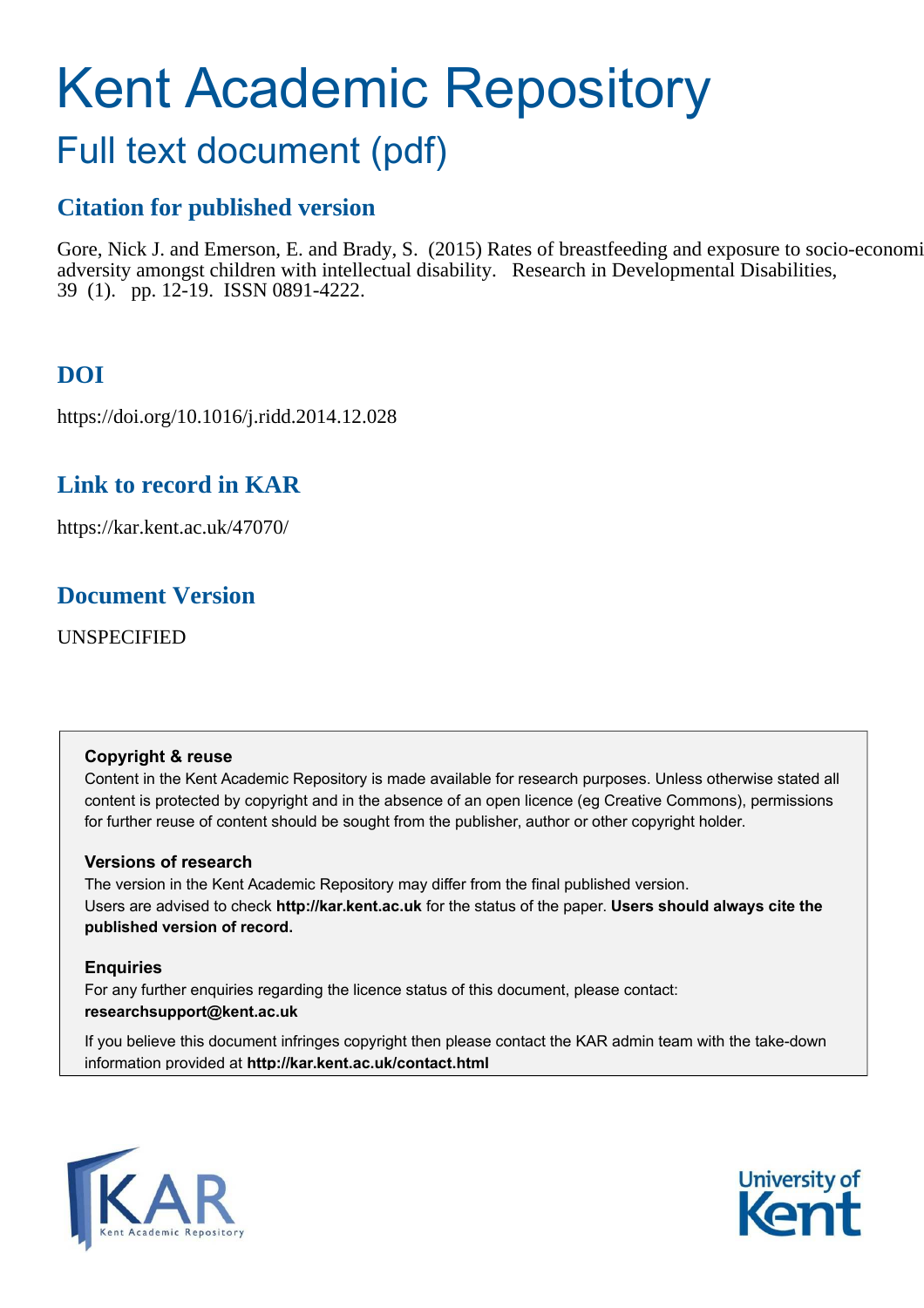Contents lists available at [ScienceDirect](http://www.sciencedirect.com/science/journal/08914222)



## Research in Developmental Disabilities



## Rates of breastfeeding and exposure to socio-economic adversity amongst children with intellectual disability



Nick Gore <sup>[a,](#page-0-0)[\\*](#page-0-0)</sup>, Eric Emerson <sup>[b,c](#page-0-0)</sup>, Seren[a](#page-0-0) Brady <sup>a</sup>

<sup>a</sup> Tizard Centre, University of Kent, United Kingdom

**b** University of Sydney, Australia

<sup>c</sup>University of Lancaster, United Kingdom

#### ARTICLE INFO

Article history: Received 7 October 2014 Received in revised form 19 December 2014 Accepted 19 December 2014 Available online

Keywords: Intellectual disability Breastfeeding Socio-economic

#### ABSTRACT

Children with intellectual disability are at increased risk of experiencing poor health relative to their typically developing peers. Previous research indicates that exposure to socio-economic disadvantage contributes towards this disparity but that additional factors (including parenting practices) may be involved in mediating/moderating pathways. This study examined duration of breastfeeding amongst children with and without intellectual disability by a secondary analysis of data from the UK Millennium Cohort Study. Children with intellectual disability were significantly less likely to have been ever breastfed; breastfed exclusively or at all at 3 months or breastfed at all at 6 months relative to children without intellectual disability. None of these differences remained significant when other psycho-social risk factors for reduced breastfeeding were controlled for. The study adds to both the sparse literature on breastfeeding practices amongst families of children with intellectual disability and research demonstrating relationships between socio-economic disadvantage and wellbeing for children with intellectual disability.

 $@$  2015 Published by Elsevier Ltd.

#### 1. Introduction

From early childhood and throughout the life course, people with intellectual disabilities experience poorer health and wellbeing relative to people without disabilities ([Anderson et al., 2013; Emerson & Hatton, 2014; Haveman et al., 2010; NHS](#page-5-0) [Health Scotland, 2004; Oeseburg, Dijkstra, Groothoff, Reijneveld, & Jansen, 2011; Ouellette-Kuntz, 2005\)](#page-5-0). While part of this disparity relates to well established biological determinants of intellectual disability, exposure to childhood adversities (material or psychological hazards in early life) that are known risk factors for poorer physical and mental health in the general population [\(Marmot, 2005; Miller, Chen, & Parker, 2011; World Health Organization, 2008](#page-6-0)) appear to also play a role.

Indeed, it is known that children with mild to moderate intellectual disabilities ([Emerson, 2012a, 2012b; Maulik,](#page-6-0) [Mascarenhas, Mathers, Dua, & Saxena, 2011](#page-6-0)) and (to a lesser degree) children with severe to profound disabilities [\(Chapman,](#page-6-0) [Scott, & Stanton-Chapman, 2008; Emerson, 2012a](#page-6-0)) are more likely than their non-disabled peers to be raised by a family of low socio-economic position and, as a consequence, be exposed to a range of environmental adversities associated with this [\(Emerson, 2013](#page-6-0)). They are also more likely than their non-disabled peers to be excluded from mainstream education and their local community and to face other adversities and negative life events such as exposure to violence and peer

<sup>\*</sup> Corresponding author. Tel.: +44 1227827755. E-mail address: [n.j.gore@kent.ac.uk](mailto:n.j.gore@kent.ac.uk) (N. Gore).

<http://dx.doi.org/10.1016/j.ridd.2014.12.028> 0891-4222/© 2015 Published by Elsevier Ltd.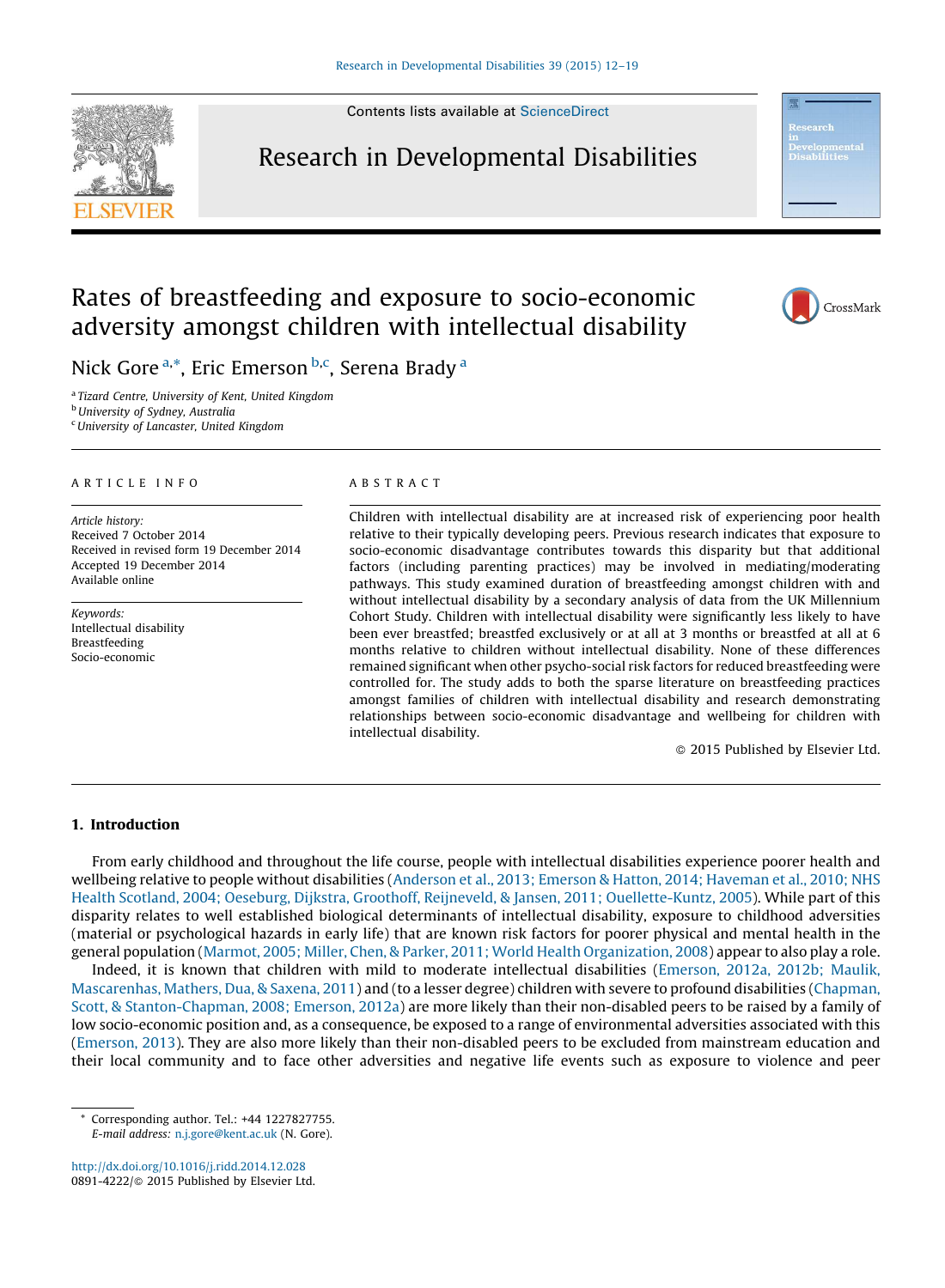victimization [\(Department for Children Schools & Families, 2008; Department for Education, 2010; Hatton & Emerson, 2004;](#page-6-0) [Sullivan & Knutson, 2000](#page-6-0)).

While relatively few studies have directly examined relationships between childhood adversity, health and wellbeing amongst people with intellectual disability, those that have [\(Emerson & Einfeld, 2010; Emerson & Hatton, 2007a, 2007b;](#page-6-0) [Emerson, Einfeld, & Stancliffe, 2011; Emerson et al., 2014](#page-6-0)) suggest 20–50% of poorer physical and mental health outcomes for children with intellectual disabilities relative to their non-disabled peers can be accounted for by increased risk of exposure to socio-economic disadvantage alone. However, relatively little is known about the pathways that mediate the apparent link between exposure to socio-economic disadvantage and poorer health in children with intellectual disability.

Research in the general population, has increasingly focused on identifying the biological and psycho-social pathways that may mediate or moderate the link between exposure to socio-economic disadvantage and health ([Emerson, 2013\)](#page-6-0). One psycho-social pathway that appears particularly relevant to early development is the impact that exposure to socioeconomic disadvantage may have on parenting behaviours and practices [\(Conger & Donnellan, 2007; Shonkoff, 2010;](#page-6-0) [Shonkoff, Boyce, & McEwen, 2009](#page-6-0)). Other research has attempted to identify the range of protective factors that determine an individual's resilience (their potential to cope with or limit the negative influence of adverse experiences) [\(Luthar &](#page-6-0) [Brown, 2007; Mohaupt, 2009; Rutten et al., 2013](#page-6-0)). To date however, little is known about exposure to variables that may influence resilience or support positive health and wellbeing outcomes among children within intellectual disability and further research in this area has been encouraged [\(Emerson, 2013; Emerson & Brigham, 2014](#page-6-0)).

The current study investigated breastfeeding in early childhood as one possible aspect of parenting that may partially mediate the link between exposure to socio-economic disadvantage and health amongst people with intellectual disabilities. Breastfeeding is a potentially important variable to consider since it is both amenable to intervention and has been associated with a range of benefits in the general population ([Hetnzer, Razza, Malone, & Brooks-Gunn, 2009; Horta & Victora,](#page-6-0) [2013a, 2013b; Kaspiris, Griva, Zaphiropulou, Vasiliadis, & Sawidou, 2010; Kramer & Kakuma, 2004; Kramer et al., 2008](#page-6-0)). Specifically, research in this area has suggested that whether or not a child has ever been breastfed and total duration of time during which they were breastfed is negatively associated with risk of early childhood diarrhoea and respiratory tract infection [\(Horta & Victora, 2013b\)](#page-6-0) and in later life the risk of obesity and diabetes ([Horta & Victora, 2013a\)](#page-6-0). Positive associations have also been reported between breastfeeding and the health and wellbeing of mothers [\(Gwinn, Lee, Rhodes,](#page-6-0) [Layde, & Rubin, 1990; Hahn-Holbrook, Haselton, Schetter, & Glynn, 2013](#page-6-0)) and between breastfeeding, cognitive and motor development of children [\(Horta & Victora, 2013a; Quigley et al., 2012; Sacker, Quigley, & Kelly, 2006\)](#page-6-0), though findings in this area are more variable ([Holme, MacArthur, & Lancashire, 2009; Tozzi et al., 2012](#page-6-0)).

In light of this evidence, the World Health Organization recommends that all children should be exclusively breastfed for the first 6 months of life and should continue to receive breast milk in combination with other foods until 2 years old [\(World](#page-7-0) [Health Organization, 2001\)](#page-7-0) and the National Institute for Health and Clinical Excellence provides clear recommendations to support mothers to breastfeed in the postnatal period [\(Dyson et al., 2006; National Institute of Health & Clinical Excellence,](#page-6-0) [2006](#page-6-0)). A variety of factors are however known to reduce the likelihood of breastfeeding initiation and limit total breastfeeding duration [\(Dennis & McQueen, 2009; Hamlyn, Brooker, Oleinikova, & Wands, 2002; Kelly & Watt, 2005; Thailor](#page-6-0) [& Mercer, 2009](#page-6-0)). These include socio-economic factors that as discussed may often reflect the circumstances of families who are raising a child with intellectual disabilities. The current study therefore compared the extent to which a cohort of children with intellectual disabilities were breastfed (both in terms of whether they were ever breastfed and duration of breastfeeding) relative to their non-disabled peers and the socio-economic factors that were associated with this.

#### 2. Method

The study is based on secondary analysis of the first four waves of data collected by the UK's Millennium Cohort Study (MCS). MCS data are managed by the Centre for Longitudinal Studies at the University of London and are available to researchers registered with the Economic and Social Data Service [\(www.esds.ac.uk\)](http://www.esds.ac.uk/) through its data archive ([www.](http://www.data-archive.ac.uk/) [data-archive.ac.uk\)](http://www.data-archive.ac.uk/). Full details of the design of MCS are available in a series of reports and technical papers [\(Hansen, 2012;](#page-6-0) [Hansen, Jones, Joshi, & Budge, 2010; Johnson, 2009, 2012; Jones & Ketende, 2010; Plewis, 2007; Plewis & Ketende, 2006](#page-6-0)), key aspects of which are summarized below.

#### 2.1. Sampling

Participant families were randomly selected from Child Benefit Records, a non means-tested welfare benefit available to all UK children at the time the cohort was established. Sampling was geographically clustered to include all four countries of the UK (England, Wales, Scotland, Northern Ireland), and disproportionately stratified to over-sample children from ethnic minority groups and disadvantaged communities [\(Plewis, 2007](#page-7-0)). Children and families were drawn from 398 randomly selected electoral wards in the UK. The first survey (MCS1) took place when children were 9 months old and included a total of 18,552 families. Children were followed up at ages three (MCS2; 15,590 families, 84% retention rate from MCS1), five (MCS3; 15,246 families, 82% retention rate from MCS1) and seven (MCS4; 13,857 families, 75% retention rate from MCS1). For each family, information was collected on the target child falling within the designated birth date window. For multiple births (e.g., twins, triplets) information was collected on all children. To avoid the statistical problems associated with the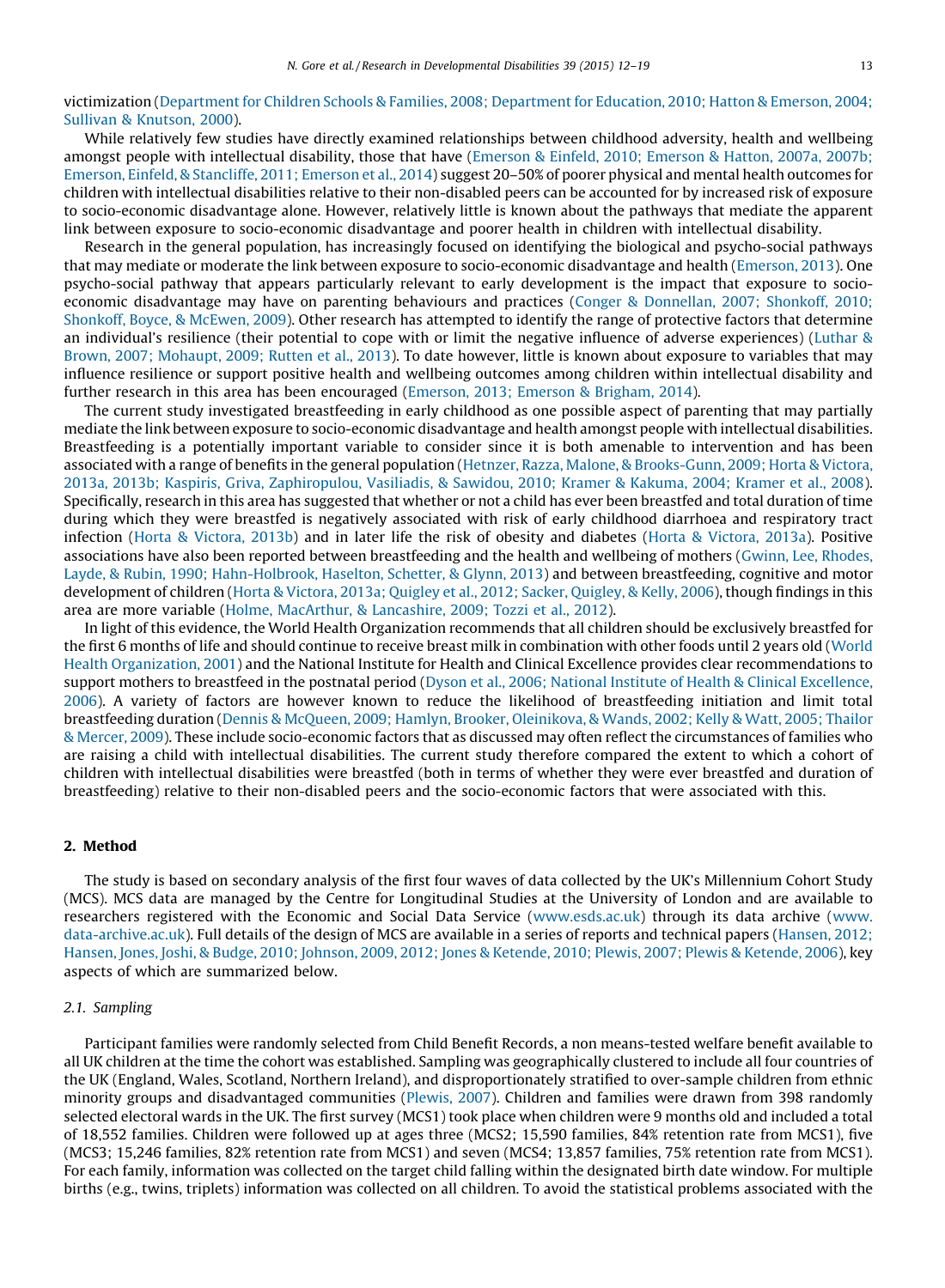<span id="page-3-0"></span>clustering of multiple births within households, the present analyses are restricted to one randomly selected target child in multiple birth households.

#### 2.2. Child disability status

#### 2.2.1. Intellectual disability

Child cognitive ability was assessed at age three using the Bracken School Readiness Assessment [\(Bracken, 2002](#page-5-0)) and Naming Subscale of the British Ability Scales (BAS) ([Elliott, Smith, & McCulloch, 1997](#page-6-0)), selected subscales of the BAS at ages five and seven, and the NFER Progress in Maths test at age seven [\(Hansen, 2012](#page-6-0)). For ages five and seven we extracted the first component ('g') from a principle component analysis of all age-standardized subscale/test scores. The first component accounted for 63% of score variance at age seven and 55% of score variance at age five. We identified children as having intellectual disability if they scored two or more standard deviations below the mean on the first principle component at age seven  $(n = 419 \mid 3.3\%]$  of 12,820 children for whom test results were available).

Interviewers did not administer the assessments if the child 'has a learning disability/serious behavioural problem (e.g., severe ADHD, autism) which prevents them from carrying out the assessments', 'is unable to respond in the required manner for each assessment, e.g., reading, writing, manipulating objects', 'is not able to speak or understand English (or Welsh if applicable)' or if consent and co-operation were not forthcoming. If cognitive test scores were missing at age seven, we identified children as having intellectual disability if they scored two or more standard deviations below the mean on the first principal component at age five ( $n = 146$  [6.5%] of 2250 children). If cognitive test scores were missing at age five and at age seven, we identified children as having intellectual disability if they scored two or more standard deviations below the mean on the Bracken School Readiness Assessment at age three ( $n = 49$  [4.4%] of 1105 children). If Bracken scores were not available, we identified children as having intellectual disability if they scored two or more standard deviations below the mean on the BAS Naming Subscale at age three ( $n = 54$  [7.6%] of 711 children). This process allowed us to classify intellectual disability on the basis of cognitive test scores for 99.1% of children participating at age seven (MCS4).

For 125 children no cognitive test results were available at any age. Cognitive testing was not administered for a variety of reasons including lack of parental consent, failure to co-operate with testing and severity of child disability. For these children we identified intellectual disability on the basis of parental report at age seven. A child was identified as having intellectual disability if both of the following two criteria were met: (1) the child was reported to be receiving special education due to their 'learning difficulty' (the term used in educational services in the UK to refer to intellectual disability); (2) the child was reported to have 'great difficulty' in all three areas of reading, writing and maths. This led to the identification of another 11 children as having intellectual disability.

This procedure led to the identification of 647 of the 18,495 (3.5%) children participating at Wave 1 where the child's mother was the primary informant as having intellectual disability. Boys were significantly more likely than girls to be identified as having intellectual disability (4.3% vs 2.6%; OR = 1.67, 95% CI 1.42–1.96). Given the distribution of test scores (and of intelligence itself) very few of the children identified as having intellectual disability will have had severe intellectual disability. For example, using estimates of the prevalence of severe intellectual disability suggests that MCS is likely to contain approximately 50 children with severe or profound intellectual disability [\(Maulik et al., 2011](#page-6-0)).

#### 2.2.2. ASD

ASD was identified on the basis of key informant report at age seven (in 96.7% of cases the child's biological mother) to two questions: (1) 'Has [name] ever been diagnosed by a doctor as having autism or Asperger's syndrome?'; (2) 'Has [name] been identified as having special educational needs? If so, was it for ASD?' An affirmative response to either question led to the child being identified as having ASD ( $n = 227, 1.2%$ ). The majority of children with ASD (62%) were identified by positive answers to both questions. Boys were significantly more likely than girls to be identified as having ASD (2.0% vs 0.4%; OR = 5.12, 95% CI 3.58–7.30).

#### 2.3. Measures

#### 2.3.1. Breastfeeding

Five indicators of breastfeeding were available from maternal self-report when the child was aged 9 months: (1) whether the child had ever been breast fed; (2) whether the child was being breast fed at 3 months of age; (3) whether the child was being breast fed at 6 months of age; (4) whether the child was being exclusively breast fed at 3 months of age (i.e., they had not received any formulae milk, cow's milk, other milk or solid food by that age); (5) whether the child was being exclusively breast fed at 6 months of age.

#### 2.3.2. Household poverty and neighbourhood deprivation

Five indicators of household poverty and neighbourhood deprivation were selected from Wave 1 data: (1) income poverty defined as living in a household whose equivalized income was 60% less than the national median [\(Emerson, Graham, &](#page-6-0) [Hatton, 2006\)](#page-6-0); (2) experiencing material hardship defined as not owning three or more material assets from a list of eight (e.g., refrigerator, microwave); (3) living in a 'workless' household (a household in which no adult was in employment for more than 16 h a week); (4) living in a household that key informants reported to be unable to keep warm; (5) living in a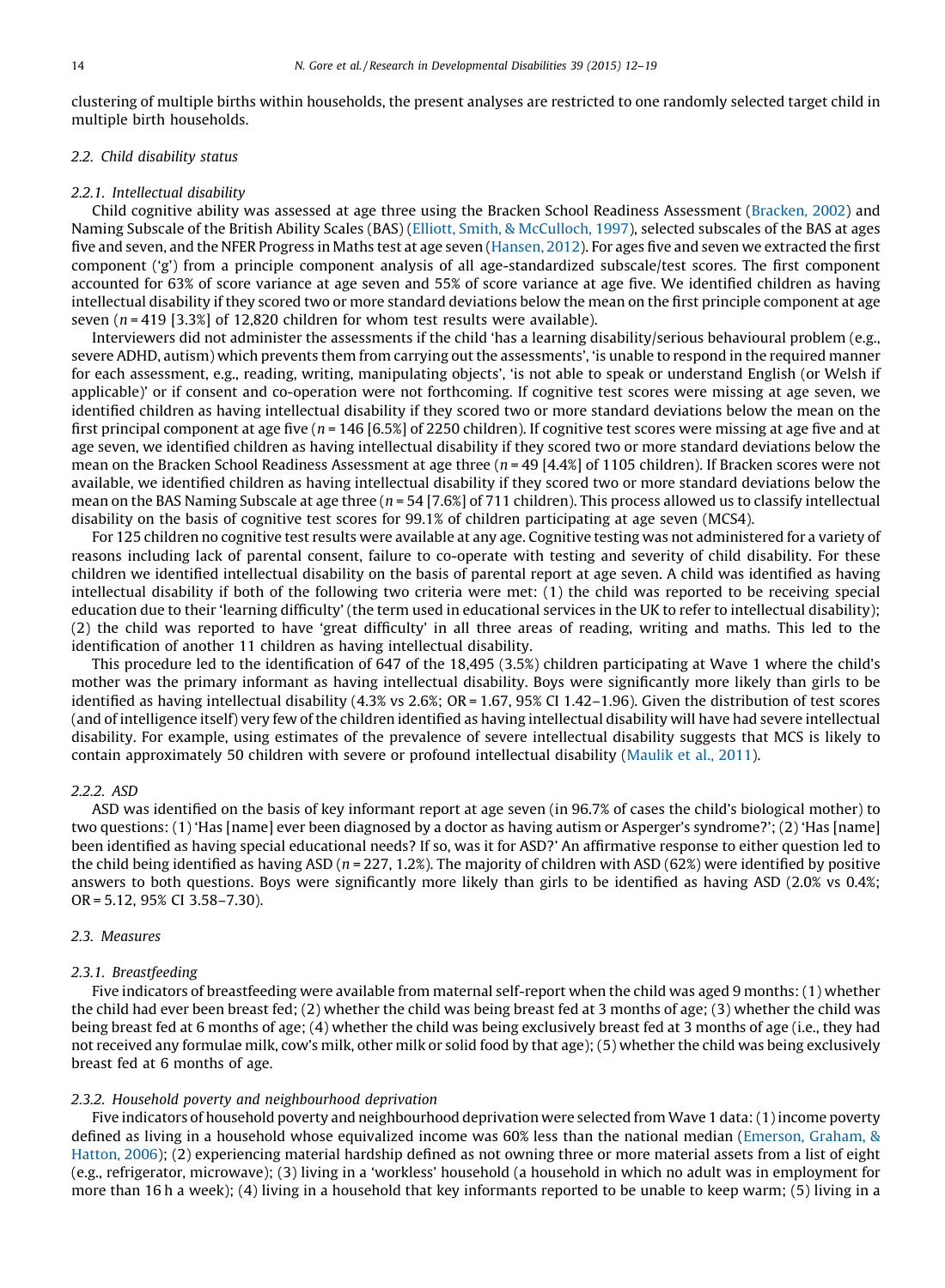<span id="page-4-0"></span>neighbourhood within the lowest quintile of scores on the Index of Multiple Deprivation for their country ([Emerson et al.,](#page-6-0) [2006; Johnson, 2009](#page-6-0)).

#### 2.3.3. Maternal resources

Three indicators of maternal resources were selected from Wave 1 data: (1) low educational attainment; (2) being a single parent when the child was aged 9 months (low educational attainment was defined as having a highest educational qualification less than a General Certificate of Secondary Education at Grade 'C'; [Department for Education, 2013](#page-6-0)); and (3) being employed when the child was aged 9 months.

#### 2.3.4. Maternal health and wellbeing

Four indicators of poorer maternal health and wellbeing were collected at Wave 1: (1) possible mental health problem defined as scoring positive on four or more of an abbreviated nine item version of the Malaise Scale developed by the MCS research team (within sample internal consistency = 0.73) [\(Rutter, Tizard, & Whitmore, 1970\)](#page-7-0); (2) reporting having 'fair' or 'poor' health to an item about overall general health status or reporting having a limiting long-standing illness; (3) maternal obesity; and (4) maternal self-report of being a current smoker.

#### 2.4. Approach to analysis

To address missing data (item non-response) for the risk factors, multiple imputation was employed in IBM SPSS 20. This involved the imputation of five parallel data sets. The results presented are pooled estimates from separate analyses run on the five data sets. All analyses were undertaken using sample weights to correct for the oversampling of specific populations and the effects of unit non-response bias in recruitment.

#### 2.5. Ethical approval

Ethical approval for the MCS1 was granted by the South-West Multi-Centre Research Ethics Committee (England), and by the London Multi-Centre Research Ethics Committee for MCS2-4. The current study is a secondary analysis of MCS data, and the ethical responsibilities of the present authors included the protection of participants' anonymity and confidentiality.

#### 3. Results

#### 3.1. Prevalence of breastfeeding

The prevalence of breast feeding of children with and without intellectual disability is presented in [Table 1.](#page-3-0) As can be seen, on four of the five indicators children with intellectual disability were significantly less likely to be breast fed than their peers. The effect sizes for these differences were small (ever breast fed) or moderate (breast fed at 3 months, exclusively breast fed at 3 months, breast fed at 6 months) [\(Olivier & Bell, 2013\)](#page-7-0).

#### 3.2. Factors associated with breastfeeding

The associations between child characteristics, household poverty and neighbourhood deprivation, maternal resources and maternal health & wellbeing and breast feeding of children with intellectual disability are presented in Table 2. Given the low prevalence of exclusive breast feeding at age 6 months, associations with this indicator are not reported.

As can be seen, there were statistically significant associations between at least one indicator of breast feeding and: (1) four of the five indicators of household poverty and neighbourhood deprivation (income poverty, hardship, workless household, neighbourhood deprivation); (2) two of the three indicators of maternal resources (low education, single parent household); and (3) one of the four indicators of maternal health (current smoker). There were no statistically significant associations between any indicator of breast feeding and either child gender or ASD status.

| Table 1                                                  |  |
|----------------------------------------------------------|--|
| Prevalence of breast feeding by child disability status. |  |

| Indicator                          | Typically developing<br>children (weighted<br>$n = 17,965$ | Children with<br>intellectual disability<br>(weighted $n = 539$ ) | Risk (odds ratio with<br>95% confidence intervals)<br>and statistical significance |
|------------------------------------|------------------------------------------------------------|-------------------------------------------------------------------|------------------------------------------------------------------------------------|
| Ever breast fed                    | 71.1%                                                      | 57.9%                                                             | $0.56(0.47-0.67)$                                                                  |
| Breast fed at 3 months             | 39.1%                                                      | 24.3%                                                             | $0.50(0.41 - 0.61)$                                                                |
| Exclusively breast fed at 3 months | 25.7%                                                      | 15.6%                                                             | $0.53(0.42 - 0.68)$                                                                |
| Breast fed at 6 months             | 23.8%                                                      | 14.3%                                                             | $0.53(0.42 - 0.68)$                                                                |
| Exclusively breast fed at 6 months | 0.7%                                                       | 1.1%                                                              | $1.57(0.69 - 3.58)$                                                                |

\*\*\*  $p < 0.001$ .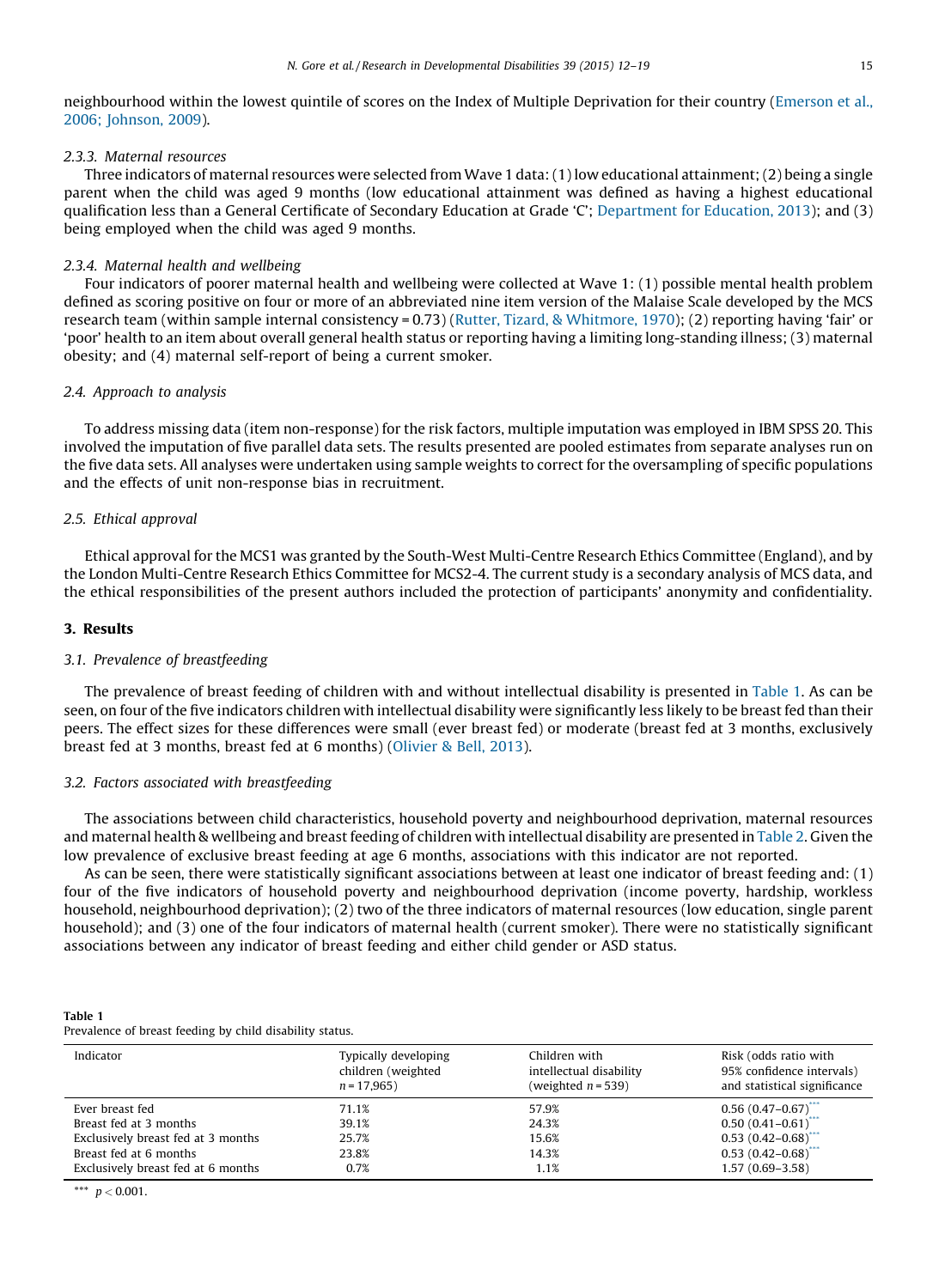#### <span id="page-5-0"></span>Table 2

Associations (odds ratio with 95% confidence intervals) between child characteristics, household poverty and neighbourhood deprivation, maternal resources and maternal health & wellbeing and breast feeding of children with intellectual disability.

| Indicator                                       | Ever breast fed        | Breast fed at<br>3 months | Exclusively breast<br>fed at 3 months | Breast fed at<br>6 months    |
|-------------------------------------------------|------------------------|---------------------------|---------------------------------------|------------------------------|
| Child characteristics                           |                        |                           |                                       |                              |
| Male                                            | $1.17(0.75 - 1.82)$    | $1.11(0.65-1.88)$         | $1.08(0.57-2.06)$                     | $0.94(0.49-1.79)$            |
| <b>ASD</b>                                      | $2.10(0.84 - 5.23)$    | $1.97(0.80 - 4.84)$       | $0.96(0.27 - 3.35)$                   | $0.93(0.27 - 3.26)$          |
| Household poverty and neighbourhood deprivation |                        |                           |                                       |                              |
| Income poverty                                  | $0.50$ $(0.32 - 0.77)$ | $0.50$ $(0.30 - 0.83)$    | $0.67(0.36 - 1.23)$                   | $0.47$ (0.25-0.88)           |
| Material hardship                               | $0.37$ $(0.22 - 0.62)$ | $0.55$ (0.32-0.95)        | $0.70(0.36 - 1.36)$                   | $0.52^{\degree}$ (0.27-0.99) |
| Workless household                              | $0.54$ $(0.35 - 0.84)$ | $0.72(0.42 - 1.22)$       | $0.93(0.50-1.75)$                     | $0.65(0.34-1.25)$            |
| Unable to keep warm                             | $1.04(0.45 - 2.39)$    | $0.48(0.14 - 1.66)$       | $0.91(0.26 - 3.16)$                   | $0.55(0.13 - 2.41)$          |
| Deprived neighbourhood                          | $0.49$ $(0.32 - 0.75)$ | $0.70(0.42 - 1.18)$       | $0.54(0.28 - 1.04)$                   | $0.58(0.31 - 1.11)$          |
| Maternal resources                              |                        |                           |                                       |                              |
| Low education                                   | $0.58$ (0.37-0.88)     | $0.51$ (0.31-0.86)        | $0.70(0.38 - 1.30)$                   | $0.55(0.30-1.02)$            |
| Single parent                                   | $0.41$ (0.25 – 0.66)   | $0.59(0.31 - 1.09)$       | $0.80(0.39 - 1.64)$                   | $0.42^{\degree}$ (0.18-0.96) |
| Working mother                                  | $1.21(0.74 - 1.97)$    | $0.79(0.44 - 1.45)$       | $0.66(0.31-1.43)$                     | $0.86(0.42 - 1.76)$          |
| Maternal health & wellbeing                     |                        |                           |                                       |                              |
| Possible mental health problem                  | $0.79(0.50-1.23)$      | $1.01(0.60 - 1.72)$       | $1.32(0.70-2.47)$                     | $0.92(0.49 - 1.76)$          |
| Poor health                                     | $1.20(0.74 - 1.95)$    | $1.19(0.68 - 2.09)$       | $1.76(0.91 - 3.38)$                   | $1.07(0.54 - 2.13)$          |
| Obese                                           | $0.95(0.51 - 1.77)$    | $0.97(0.46 - 2.06)$       | $0.57(0.20-1.68)$                     | $1.14(0.48 - 2.72)$          |
| Current smoker                                  | $0.43$ (0.28 – 0.66)   | $0.30$ (0.17-0.52)        | $0.49$ (0.26-0.95)                    | $0.22$ (0.10-0.48)           |

 $*$   $p < 0.05$ .

\*\*\*  $p < 0.001$ .

There were also statistically significant associations between: (1) at least one indicator of breast feeding and each of the above seven indicators among children without intellectual disability (data available from authors); and (2) child intellectual disability status and exposure to these risk factors for reduced probability of breastfeeding ([Table 3\)](#page-4-0). All the between-group differences are of moderate or large magnitude.

#### 3.3. Adjusted risk of breastfeeding

Given the significant between-group differences in exposure to factors associated with reduced probability of breastfeeding, multivariate logistic regression was used to estimate the risk of reduced rates of breastfeeding associated with intellectual disability while controlling for between-group exposures to the factors associated with reduced risk of breastfeeding listed in [Table 3.](#page-4-0) The adjusted risk (odds ratio) for breastfeeding associated with intellectual disability was: 0.92 (0.75-1.13) for ever being breastfed; 0.80 (0.63-1.01) for being breastfed at 3 months; 0.79 (0.60–1.04) for being exclusively breastfed at 3 months; and 0.85 (0.64–1.12) for being breastfed at 6 months. While risk for being breastfed at 3 months, 6 months and exclusively at 3 months were equivalent to small effect sizes, none of the adjusted risk estimates were statistically significant at the conventional level of  $p < 0.05$ .

Table 3

Exposure of children with and without intellectual disability at age 9 months to environmental risk factors associated with lower rates of breastfeeding.

| Indicator                                       | Children with<br>intellectual<br>disability | Children without<br>intellectual disability | Risk (odds ratio with<br>95% confidence intervals)<br>and statistical significance |  |
|-------------------------------------------------|---------------------------------------------|---------------------------------------------|------------------------------------------------------------------------------------|--|
| Household poverty and neighbourhood deprivation |                                             |                                             |                                                                                    |  |
| Income poverty                                  | 57.6%                                       | 28.8%                                       | $3.37$ $(2.72 - 4.19)$                                                             |  |
| Material hardship                               | 74.4%                                       | 49.8%                                       | $2.92$ (2.29-3.73)                                                                 |  |
| Workless household                              | 39.8%                                       | 16.6%                                       | $3.32$ (2.67-4.14)                                                                 |  |
| Deprived neighbourhood                          | 44.4%                                       | 21.7%                                       | $2.88$ (2.32–3.58)                                                                 |  |
| Maternal resources                              |                                             |                                             |                                                                                    |  |
| Low education                                   | 53.9%                                       | 25.2%                                       | $3.46$ $(2.79-4.29)$                                                               |  |
| Single parent                                   | 27.1%                                       | 14.1%                                       | $2.27$ (1.78-2.89)                                                                 |  |
| Maternal health & wellbeing                     |                                             |                                             |                                                                                    |  |
| Current smoker                                  | 46.4%                                       | 29.2%                                       | $2.14$ $(1.73 - 2.66)$                                                             |  |

\*\*\*  $p < 0.001$ .

<sup>\*\*</sup>  $p < 0.01$ .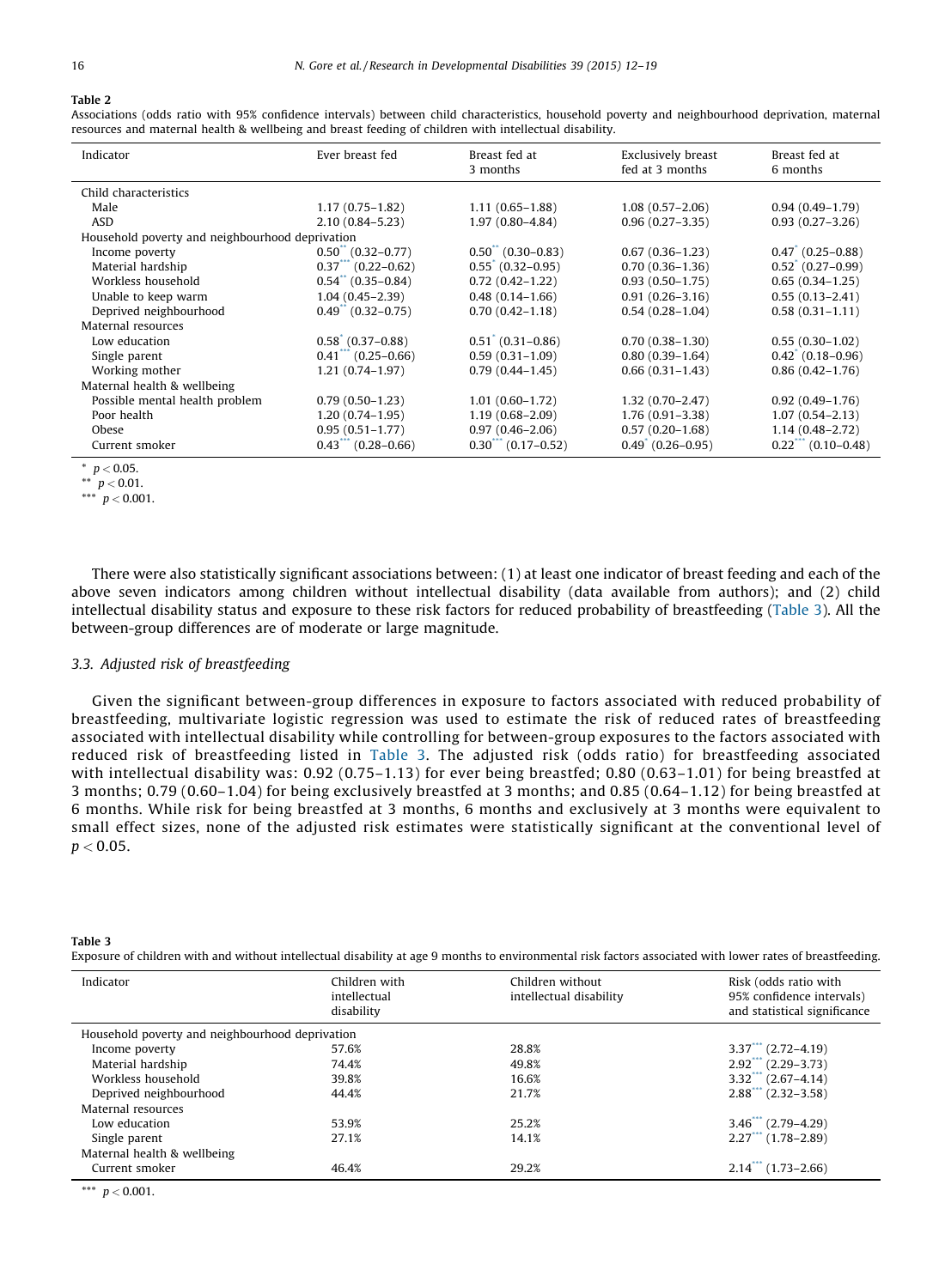#### <span id="page-6-0"></span>4. Discussion

The results of this study indicate that: (1) children with intellectual disability were significantly less likely than their peers to be ever breast fed, breastfed at 3 months, exclusively breastfed at 3 months and breastfed at 6 months; (2) they were also significantly more likely than their peers to be exposed to environmental conditions associated with lower rates of breastfeeding (income poverty, family hardship, no adult in the family working, neighbourhood deprivation, low education, single parent household and mother being a current smoker); (3) adjusting for these between-group differences in exposure to these environmental risk factors reduced the risk of children with intellectual disability not being breastfed to statistical insignificance for all indicators of breastfeeding.

These results add to the existing literature in two important ways. First, they add to the sparse literature on breastfeeding of children with intellectual disability. While a number of studies, have investigated associations between breastfeeding and children's cognitive development (Horta & Victora, 2013a; Quigley et al., 2012) there have been very few that have focused specifically on breastfeeding amongst children with intellectual or neurodevelopmental disability. Those studies that do exist include an early study that interviewed 29 mothers of children with Down Syndrome [\(Aumonier & Cunningham, 1983](#page-5-0)). Mothers in the study were generally reported to be motivated and able to establish breastfeeding and their child's disability was not found to fundamentally impede this. An alternative finding was reported in a study that compared breastfeeding rates in Dakota amongst a group of children with pervasive developmental delay and a group with intellectual disability only (Burd et al., 1988). In both cases rates of breastfeeding were significantly lower than the national average. This study did not however control for other known risk factors associated with low rates of breastfeeding.

By drawing on a large data set the current study provides more robust evidence that children with intellectual disability are at risk of not being breastfed (or breastfed for reduced durations relative to their peers). The study highlights however that this difference arises in the context of greater exposure to factors associated with reduced breastfeeding more widely and not as a direct consequence of the child's disability. The study therefore provides a further demonstration of heightened socio-economic disadvantage amongst families of children with intellectual disability and adds to emerging literature concerning the impact of such disadvantage on parenting practices (Conger & Donnellan, 2007; Shonkoff, 2010; Totsika, Hastings, Vagenas, & Emerson, 2014). Since breastfeeding has been recognized as a protective factor for a range of health conditions in early and later development (Hetnzer et al., 2009; Horta & Victora, 2013a, 2013b; Kaspiris et al., 2010; Kramer & Kakuma, 2004; Kramer et al., 2008), it is possible that breastfeeding duration serves as one of the mediating pathways through which the less advantageous social circumstances faced by children with intellectual disability leads to poorer health. Further research in this area is therefore warranted.

#### 5. Strengths and limitations

The main strengths of the present study are: (1) the use of a population-based sample of children with and without intellectual disability and ASD and (2) the measurement of multiple indicators of environmental adversity (Emerson, 2013).

However, as in all studies, there were limitations that impact the interpretation of these findings. First, while having access to a large, longitudinal data set is an asset, data sets (such as the MCS) that are designed for multiple purposes commonly utilize abbreviated forms of measures or constructs. For example, the MCS used abbreviated scales of cognitive functioning rather than complete IQ tests.

Second, while the overall sample was relatively large, it was of insufficient size to examine the extent to which our results generalized to children with severe intellectual disability. We estimate, for example, that the available sample of 11,776 children at age three would have contained less than 40 children with severe or profound intellectual disability (Maulik et al., 2011).

Third, there are clear limitations associated with sole reliance on self-report data, especially when applied to factors that may be subject to significant social desirability biases (e.g., parenting practices). Unfortunately, the MCS does not contain observational measures of parenting that could be used to evaluate the validity of self-report data.

#### 6. Future research

Future research needs to build on the strengths and address the limitations of the present study. Particularly important is the need for future research to: (1) further investigate the possible mediation role of breastfeeding for development, wellbeing and health of children with intellectual disability; (2) identify further key parenting practices and other factors that serve as protective factors or support resilience for the wellbeing of children with intellectual disability; (3) examine the experiences of families of children with intellectual disability in relation to breastfeeding and the availability and quality of breastfeeding support for these families.

#### References

Anderson, L. L., Humphries, K., McDermott, S., Marks, B., Sisarak, J., & Larson, S. (2013). [The state of the science of health and wellness for adults with intellectual](http://refhub.elsevier.com/S0891-4222(14)00542-3/sbref0005) and developmental disabilities. [Intellectual & Developmental Disabilities, 51](http://refhub.elsevier.com/S0891-4222(14)00542-3/sbref0005), 385-398.

Aumonier, M. E., & Cunningham, C. C. (1983). [Breast feeding in infants with Down's syndrome.](http://refhub.elsevier.com/S0891-4222(14)00542-3/sbref0010) Child: Care, Health and Development, 9, 247–255. Bracken, B. A. (2002). [Bracken school readiness assessment](http://refhub.elsevier.com/S0891-4222(14)00542-3/sbref0015). London: Harcourt Assessment.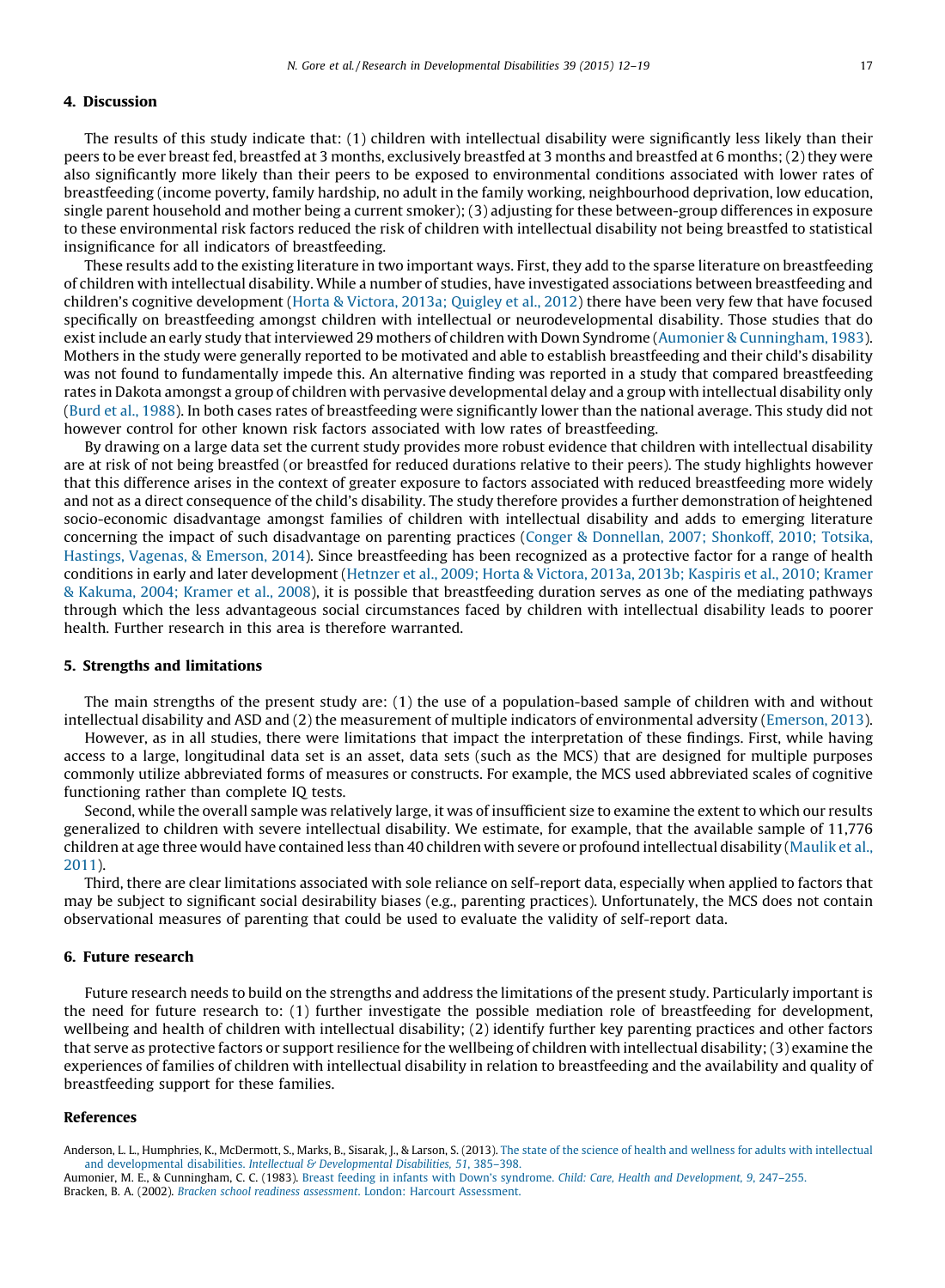- <span id="page-7-0"></span>Burd, L., Fisher, W., Kerbeshian, J., Veslely, B., Durgin, B., & Reep, P. (1988). [A comparison of breastfeeding rates among children with pervasive developmental](http://refhub.elsevier.com/S0891-4222(14)00542-3/sbref0020) disorder and controls. [Journal of Developmental and Behavioural Paediatrics, 9](http://refhub.elsevier.com/S0891-4222(14)00542-3/sbref0020), 247–251.
- Chapman, D., Scott, K., & Stanton-Chapman, T. (2008). [Public health approach to the study of mental retardation.](http://refhub.elsevier.com/S0891-4222(14)00542-3/sbref0025) American Journal of Mental Retardation, 113(2), [102–116](http://refhub.elsevier.com/S0891-4222(14)00542-3/sbref0025).
- Conger, R. D., & Donnellan, M. B. (2007). [An interactionist perspective on the socioeconomic context of human development.](http://refhub.elsevier.com/S0891-4222(14)00542-3/sbref0030) Annual Review of Psychology, 58, 175– [199](http://refhub.elsevier.com/S0891-4222(14)00542-3/sbref0030).
- Dennis, C. L., & McQueen, K. (2009). [The relationship between infant-feeding outcomes and postpartum depression: A qualitative systematic review.](http://refhub.elsevier.com/S0891-4222(14)00542-3/sbref0035) Paediatrics, 123[, 736–751](http://refhub.elsevier.com/S0891-4222(14)00542-3/sbref0035).
- Department for Children Schools and Families (2008). [Bullying involving children with special educational needs and disabilities](http://refhub.elsevier.com/S0891-4222(14)00542-3/sbref0040). London: Department for Children [Schools and Families.](http://refhub.elsevier.com/S0891-4222(14)00542-3/sbref0040)
- Department for Education (2010). [Children with special educational needs 2010: An analysis](http://refhub.elsevier.com/S0891-4222(14)00542-3/sbref0045). London: Department for Education.
- Department for Education (2013). [GCSE and equivalent attainment by pupil characteristics in England, 2012/13](http://refhub.elsevier.com/S0891-4222(14)00542-3/sbref0050). London: Department for Education.
- Dyson, L., Renfrew, M., McFadden, A., McCormick, F., Herbert, G., & Thomas, J. (2006). [Promotion of breastfeeding initiation and duration: Evidence into practice](http://refhub.elsevier.com/S0891-4222(14)00542-3/sbref0055) briefing[. London: National Institute for Health and Clinical Excellence.](http://refhub.elsevier.com/S0891-4222(14)00542-3/sbref0055)
- Elliott, C., Smith, P., & McCulloch, K. (1997). British ability scales [\(2nd ed.\). London: nferNelson.](http://refhub.elsevier.com/S0891-4222(14)00542-3/sbref0060)
- Emerson, E. (2012a). [Household deprivation, neighbourhood deprivation, ethnicity and the prevalence of intellectual and developmental disabilities.](http://refhub.elsevier.com/S0891-4222(14)00542-3/sbref0065) Journal of [Epidemiology and Community Health, 66](http://refhub.elsevier.com/S0891-4222(14)00542-3/sbref0065), 218–224.
- Emerson, E. (2012b). [Understanding disabled childhoods: What can we learn from population-based studies?](http://refhub.elsevier.com/S0891-4222(14)00542-3/sbref0070) Children & Society, 26, 214-222.
- Emerson, E. (2013). [Commentary: Childhood exposure to environmental adversity and the well-being of people with intellectual disabilities.](http://refhub.elsevier.com/S0891-4222(14)00542-3/sbref0075) Journal of Intellectual [Disability Research, 57](http://refhub.elsevier.com/S0891-4222(14)00542-3/sbref0075), 589–600.
- Emerson, E., Blacher, J., Einfeld, S., Hatton, C., Robertson, J., & Stancliffe, R. (2014). [Environmental risk factors associated with the persistence of conduct difficulties](http://refhub.elsevier.com/S0891-4222(14)00542-3/sbref0080) [in children with and without intellectual disabilities or autistic spectrum disorders.](http://refhub.elsevier.com/S0891-4222(14)00542-3/sbref0080) Research in Developmental Disabilities, 35, 3508–3517.
- Emerson, E., & Brigham, P. (2014). Exposure of children with developmental delay to social determinants of poor health: Cross sectional study. Child: Care Health Development. <http://dx.doi.org/10.1111/cch.12144>
- Emerson, E., & Einfeld, S. (2010). [Emotional and behavioural difficulties in young children with and without developmental delay: A bi-national perspective.](http://refhub.elsevier.com/S0891-4222(14)00542-3/sbref0090) [Journal of Child Psychology and Psychiatry, 51](http://refhub.elsevier.com/S0891-4222(14)00542-3/sbref0090), 583–593.
- Emerson, E., Einfeld, S., & Stancliffe, R. J. (2011). [Predictors of the persistence of conduct difficulties in children with cognitive delay.](http://refhub.elsevier.com/S0891-4222(14)00542-3/sbref0095) Journal of Child Psychology and [Psychiatry and Allied Disciplines, 52](http://refhub.elsevier.com/S0891-4222(14)00542-3/sbref0095), 1184–1194.
- Emerson, E., Graham, H., & Hatton, C. (2006). [The measurement of poverty and socio-economic position in research involving people with intellectual disability. In](http://refhub.elsevier.com/S0891-4222(14)00542-3/sbref0100) L. M. Glidden (Ed.), [International review of research in mental retardation](http://refhub.elsevier.com/S0891-4222(14)00542-3/sbref0100) (pp. 77–108). New York: Academic Press.
- Emerson, E., & Hatton, C. (2007a). [The contribution of socio-economic position to the health inequalities faced by children and adolescents with intellectual](http://refhub.elsevier.com/S0891-4222(14)00542-3/sbref0105) disabilities in Britain. [American Journal of Mental Retardation, 112](http://refhub.elsevier.com/S0891-4222(14)00542-3/sbref0105), 140–150.
- Emerson, E., & Hatton, C. (2007b). [Poverty, socio-economic position, social capital and the health of children and adolescents with intellectual disabilities in](http://refhub.elsevier.com/S0891-4222(14)00542-3/sbref0110) Britain: A replication. [Journal of Intellectual Disability Research, 51](http://refhub.elsevier.com/S0891-4222(14)00542-3/sbref0110), 866–874.
- Emerson, E., & Hatton, C. (2014). [Health inequalities and people with intellectual disabilities](http://refhub.elsevier.com/S0891-4222(14)00542-3/sbref0115). Cambridge: Cambridge University Press.
- Gwinn, M. L., Lee, N. C., Rhodes, R. H., Layde, P. M., & Rubin, G. L. (1990). [Pregnancy, breastfeeding and oral contraceptive and the risk of epithelial cancer.](http://refhub.elsevier.com/S0891-4222(14)00542-3/sbref0120) Journal of [Clinical Epidemiology, 43](http://refhub.elsevier.com/S0891-4222(14)00542-3/sbref0120), 559–568.
- Hahn-Holbrook, J., Haselton, M. G., Schetter, C. D., & Glynn, L. M. (2013). [Does breastfeeding offer protection against maternal depressive symptomology?:](http://refhub.elsevier.com/S0891-4222(14)00542-3/sbref0125) [A prospective study from pregnancy to 2 years after birth.](http://refhub.elsevier.com/S0891-4222(14)00542-3/sbref0125) Archives of Women's Mental Health, 16, 411–422.
- Hamlyn, B., Brooker, S., Oleinikova, K., & Wands, S. (2002). Infant feeding 2000[. London: The Stationery Office.](http://refhub.elsevier.com/S0891-4222(14)00542-3/sbref0130)
- Hansen, K. (Ed.). (2012). [Millennium cohort study: First, second, third and fourth surveys. A guide to the datasets](http://refhub.elsevier.com/S0891-4222(14)00542-3/sbref0135) (7th ed.). London: Centre for Longitudinal Studies, [Institute of Education, University of London](http://refhub.elsevier.com/S0891-4222(14)00542-3/sbref0135).
- Hansen, K., Jones, E., Joshi, H., & Budge, D. (Eds.). (2010). [Millennium cohort study fourth survey: A user's guide to initial findings](http://refhub.elsevier.com/S0891-4222(14)00542-3/sbref0140) (2nd ed.). London: Centre for [Longitudinal Studies, Institute of Education, University of London.](http://refhub.elsevier.com/S0891-4222(14)00542-3/sbref0140)
- Hatton, C., & Emerson, E. (2004). [The relationship between life events and psychopathology amongst children with intellectual disabilities.](http://refhub.elsevier.com/S0891-4222(14)00542-3/sbref0145) Journal of Applied [Research in Intellectual Disabilities, 17](http://refhub.elsevier.com/S0891-4222(14)00542-3/sbref0145)(2), 109–118.
- Haveman, M., Heller, T., Lee, L., Maaskant, M., Shooshtari, S., & Strydom, A. (2010). [Major health risks in aging persons with intellectual disabilities: An overview of](http://refhub.elsevier.com/S0891-4222(14)00542-3/sbref0150) recent studies. [Journal of Policy and Practice in Intellectual Disabilities, 7](http://refhub.elsevier.com/S0891-4222(14)00542-3/sbref0150), 59–69.
- Hetnzer, N. M. P., Razza, R. A., Malone, L. M., & Brooks-Gunn, J. (2009). [Associations among feeding behaviors during infancy and child illness at two years.](http://refhub.elsevier.com/S0891-4222(14)00542-3/sbref0155) Maternal [& Child Health Journal, 13](http://refhub.elsevier.com/S0891-4222(14)00542-3/sbref0155), 795–805.
- Holme, A., MacArthur, C., & Lancashire, R. (2009). [The effects of breastfeeding on cognitive and neurological development of children at 9 years.](http://refhub.elsevier.com/S0891-4222(14)00542-3/sbref0160) Child: Care, Health, [& Development, 34](http://refhub.elsevier.com/S0891-4222(14)00542-3/sbref0160), 583–590.
- Horta, B. L., & Victora, C. G. (2013a). [Long-term effects of breastfeeding: A systematic review](http://refhub.elsevier.com/S0891-4222(14)00542-3/sbref0165). Geneva: World Health Organization.
- Horta, B. L., & Victora, C. G. (2013b). [Short-term effects of breastfeeding: A systematic review on the benefits of breastfeeding on diarrhoea and pneumonia mortality](http://refhub.elsevier.com/S0891-4222(14)00542-3/sbref0170). [Geneva: World Health Organization.](http://refhub.elsevier.com/S0891-4222(14)00542-3/sbref0170)
- Johnson, J. (Ed.). (2009). Millennium cohort study: Geographic identifiers in MCS[. London: Centre for Longitudinal Studies, Institute of Education, University of](http://refhub.elsevier.com/S0891-4222(14)00542-3/sbref0175) **London**
- Johnson, J. (Ed.). (2012). [Millennium cohort study: Psychological, developmental and health inventories](http://refhub.elsevier.com/S0891-4222(14)00542-3/sbref0180). London: Centre for Longitudinal Studies, Institute of [Education, University of London](http://refhub.elsevier.com/S0891-4222(14)00542-3/sbref0180).
- Jones, E., & Ketende, S. (Eds.). (2010). [Millennium cohort study: User guide to analysing MCS data using SPSS](http://refhub.elsevier.com/S0891-4222(14)00542-3/sbref0185). London: Centre for Longitudinal Studies, Institute of [Education, University of London](http://refhub.elsevier.com/S0891-4222(14)00542-3/sbref0185).
- Kaspiris, A., Griva, T., Zaphiropulou, C., Vasiliadis, E., & Sawidou, O. (2010). [The necessity of breastfeeding for the prevention of bone and joint diseases during](http://refhub.elsevier.com/S0891-4222(14)00542-3/sbref0190) childhood. [International Journal of Child Health and Human Development, 3](http://refhub.elsevier.com/S0891-4222(14)00542-3/sbref0190), 33–40.
- Kelly, Y., & Watt, R. (2005). [Breastfeeding initiation and exclusive duration at 6 months by social class: Results from the Millennium Cohort Study.](http://refhub.elsevier.com/S0891-4222(14)00542-3/sbref0195) Public Health [Nutrition, 8](http://refhub.elsevier.com/S0891-4222(14)00542-3/sbref0195), 417–421.
- Kramer, M. S., Aboud, F., Mironova, E., Vanilovich, I., Platt, R. W., & Matush, L. (2008). [Breastfeeding and child cognitive development: New evidence from a large](http://refhub.elsevier.com/S0891-4222(14)00542-3/sbref0200) randomized trial. [Archives of General Psychiatry, 65](http://refhub.elsevier.com/S0891-4222(14)00542-3/sbref0200)(5), 578–584.
- Kramer, M. S., & Kakuma, R. (2004). [The optimal duration of exclusive breastfeeding: A systematic review.](http://refhub.elsevier.com/S0891-4222(14)00542-3/sbref0205) Advances in Experimental Medical Biology, 554, [63–77](http://refhub.elsevier.com/S0891-4222(14)00542-3/sbref0205).
- Luthar, S. S., & Brown, P. J. (2007). [Maximizing resilience through diverse levels of inquiry: Prevailing paradigms, possibilities, and priorities for the future.](http://refhub.elsevier.com/S0891-4222(14)00542-3/sbref0210) [Development and Psychopathology, 19](http://refhub.elsevier.com/S0891-4222(14)00542-3/sbref0210), 931–955.
- Marmot, M. (2005). [Social determinants of health inequalities.](http://refhub.elsevier.com/S0891-4222(14)00542-3/sbref0215) Lancet, 365, 1099–1104.
- Maulik, P. K., Mascarenhas, M. N., Mathers, C. D., Dua, T., & Saxena, S. (2011). [Prevalence of intellectual disability: A meta-analysis of population-based studies.](http://refhub.elsevier.com/S0891-4222(14)00542-3/sbref0220) [Research in Developmental Disabilities, 32](http://refhub.elsevier.com/S0891-4222(14)00542-3/sbref0220), 419–436.
- Miller, G., Chen, E., & Parker, K. (2011). [Psychological stress in childhood and susceptibility to the chronic diseases of aging: Moving toward a model of behavioral](http://refhub.elsevier.com/S0891-4222(14)00542-3/sbref0225) [and biological mechanisms.](http://refhub.elsevier.com/S0891-4222(14)00542-3/sbref0225) Psychological Bulletin, 137, 959–997.
- Mohaupt, S. (2009). [Resilience and social exclusion.](http://refhub.elsevier.com/S0891-4222(14)00542-3/sbref0230) Social Policy & Society, 8, 63-71.
- National Institute of Health and Clinical Excellence (2006). Routine postnatal care of women and their babies[. London: National Institute of Health and Clinical](http://refhub.elsevier.com/S0891-4222(14)00542-3/sbref0235) [Excellence.](http://refhub.elsevier.com/S0891-4222(14)00542-3/sbref0235)
- NHS Health Scotland (2004). [People with learning disabilities in Scotland: Health needs assessment report](http://refhub.elsevier.com/S0891-4222(14)00542-3/sbref0240). Glasgow: NHS Health Scotland.